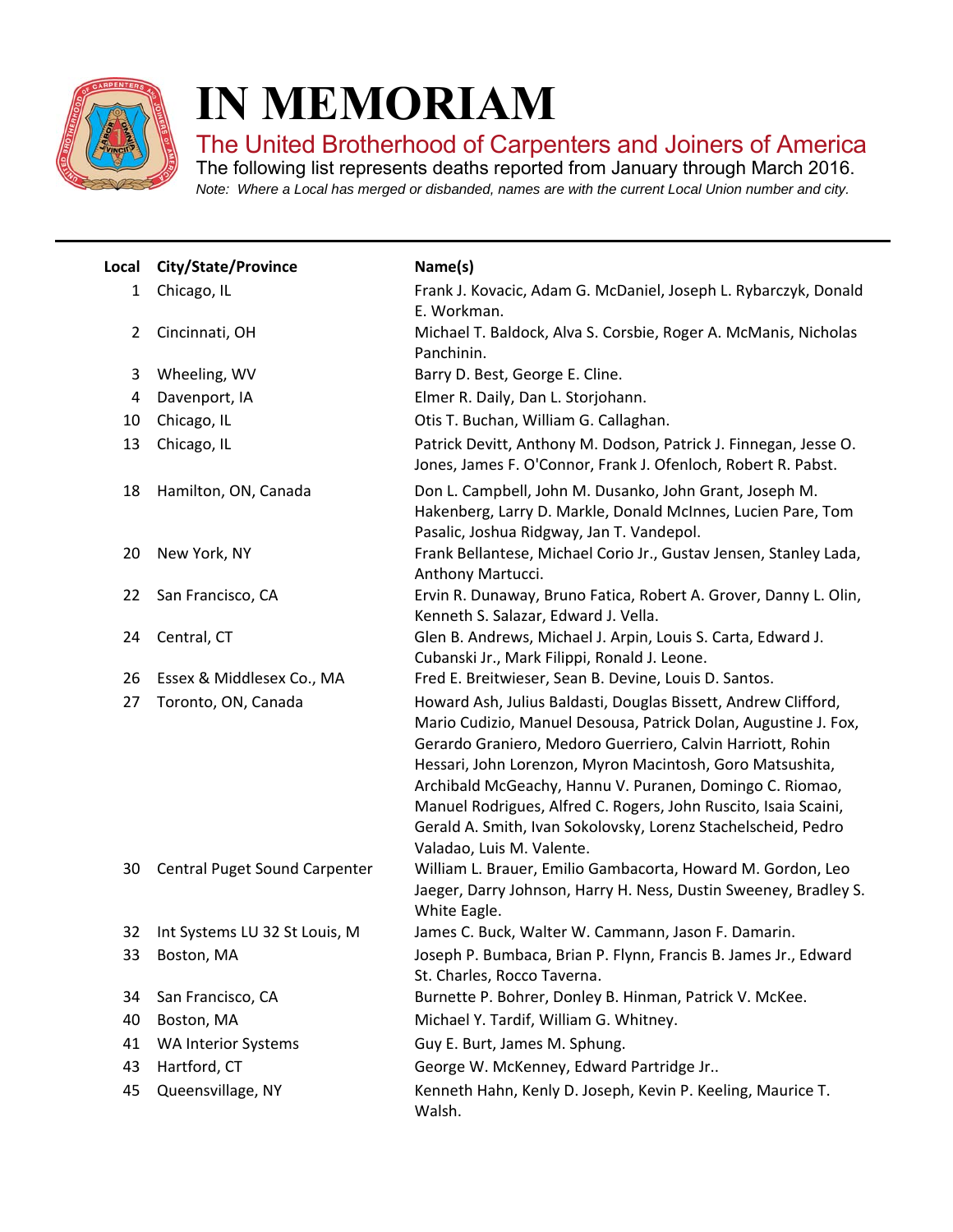| 46  | Sacramento, CA                | John Forsberg, Orville M. Lull, Lewis Sterlacci, Percy W. Stoddard,<br>George W. Wallace, Bobby G. Willingham.                                                                                                                                                      |
|-----|-------------------------------|---------------------------------------------------------------------------------------------------------------------------------------------------------------------------------------------------------------------------------------------------------------------|
| 51  | Boston, MA                    | Felix V. Caliendo, Henry Stein.                                                                                                                                                                                                                                     |
| 54  | Chicago, IL                   | Chester Curul, Joseph Skarecky.                                                                                                                                                                                                                                     |
| 55  | Denver, CO                    | Leo Q. Anderson, Donald L. Anton, Frederick R. Cirbo, Douglas L.<br>Miles, Wilbur N. Waneka.                                                                                                                                                                        |
| 56  | Boston, MA                    | Paul A. Labrecque.                                                                                                                                                                                                                                                  |
| 59  | Central & Eastern WA/Northern | Albert T. Cliff, Arnold E. Kemple, Joe D. Yates Jr                                                                                                                                                                                                                  |
| 62  | Chicago, IL                   | Byron B. Blakesley, Donald H. Remus, Roger P. Reynolds Sr.                                                                                                                                                                                                          |
| 67  | Boston, MA                    | Kenneth J. MacDonald.                                                                                                                                                                                                                                               |
| 68  | Minnesota State Interior Syst | Paul F. Formico, Thomas H. Swerdfiger, Roger G. Wilson.                                                                                                                                                                                                             |
| 70  | North Puget Sound Carpenters  | Eugene L. Landers.                                                                                                                                                                                                                                                  |
| 80  | Chicago, IL                   | Anthony J. Shurba.                                                                                                                                                                                                                                                  |
| 83  | Halifax, NS, Canada           | George F. Batherson, Anthony D. Miller, Stephen C. Thomas.                                                                                                                                                                                                          |
| 92  | St Louis, MO                  | Andrew S. Craig, Brent C. Ebeling, Norman O. Gotway, Wilbert<br>Lueddecke, Clifford E. Mollet, Joe R. Tustanowski.                                                                                                                                                  |
| 93  | Ottawa, ON, Canada            | Laurier Belanger.                                                                                                                                                                                                                                                   |
| 94  | Providence, RI                | Gilbert L. Amaral, Nicholas P. Desisto, Joseph F. Duhaime,<br>Ludovico Fabrizio, Samuel C. Gavitt, Clifton E. Johnson, Gaston<br>Mandeville, Manuel A. Moreira, John Moretta, Donald N. Ouel-<br>lette, Robert J. Poliquin, Albert T. Simmons, Ernest O. Tessier Jr |
| 96  | Millwrights, Kennewick, WA    | Kerry Hafer, Bob G. Johnson.                                                                                                                                                                                                                                        |
| 97  | St. Louis, MO                 | R. W. Baumgartner, Otis Collins, Robert R. Grubbs, Andrew V.<br>Johnson, Jerome B. Kovac, Samuel E. Martin, Wilmer R. Nelson,<br>Archie L. Owen, Norman Partney, Leroy Pickens, Orville J. Sachs,<br>Marvin L. Turner, Marcel A. Vogler.                            |
| 100 | Muskegon, MI                  | Donald E. Dietz, Robert J. Foley, Lloyd W. Fuller, Clifford E. Rogers.                                                                                                                                                                                              |
| 102 | Oakland, CA                   | Joseph Brendle, James C. Capehart, John L. Caruso, Thomas O.<br>Ninow, Roy S. Sharpe, Granville E. Smith.                                                                                                                                                           |
| 107 | Worcester, MA                 | Stanford T. Dunton, Kenneth H. Proos.                                                                                                                                                                                                                               |
| 108 | Springfield, MA               | William F. Allis, Robert W. Arsenault, David C. Patenaude, A. R.<br>Provencal.                                                                                                                                                                                      |
| 110 | St Joseph, MO                 | Floyd L. Green, Macklin Wilkinson.                                                                                                                                                                                                                                  |
| 111 | Merrimack Valley, MA          | Carl D. Borges, Richard L. Lafontaine.                                                                                                                                                                                                                              |
| 118 | Local 118 New Hamsphire       | John T. Berry.                                                                                                                                                                                                                                                      |
| 129 | South Puget Sound Carpenters  | Robert E. Kilbury, Fred C. Martin, Robt N. McCormick, Floyd A.<br>Phernetton, Richard Proo Jr., Alvin Stromseth.                                                                                                                                                    |
| 133 | Terre Haute, IN               | George E. Brown, David A. Guinn.                                                                                                                                                                                                                                    |
| 134 | Montreal, QC, Canada          | Tony Gradito.                                                                                                                                                                                                                                                       |
| 136 | Monroe, OH                    | H. N. Guthrie, Ronald E. Helterbrand, James E. Henderson.                                                                                                                                                                                                           |
| 142 | Pittsburgh, PA                | Charles Dohn Sr., Charles F. Mallick, Edward F. Stadnik.                                                                                                                                                                                                            |
| 146 | Ext/Int System Drywall, Orego | Brian J. Dobson Sr                                                                                                                                                                                                                                                  |
| 150 | Ventura County, CA            | Jimmy L. Welch.                                                                                                                                                                                                                                                     |
| 152 | Contra Costa County, CA       | Newman Brown, Ronald B. Coverston, Richard F. Harris, Robert K.<br>Jones Jr., George L. Kephart, Walter W. King, James R. McCown III,<br>Volney Peters, Joseph N. Reynolds, Chester O. Wynn.                                                                        |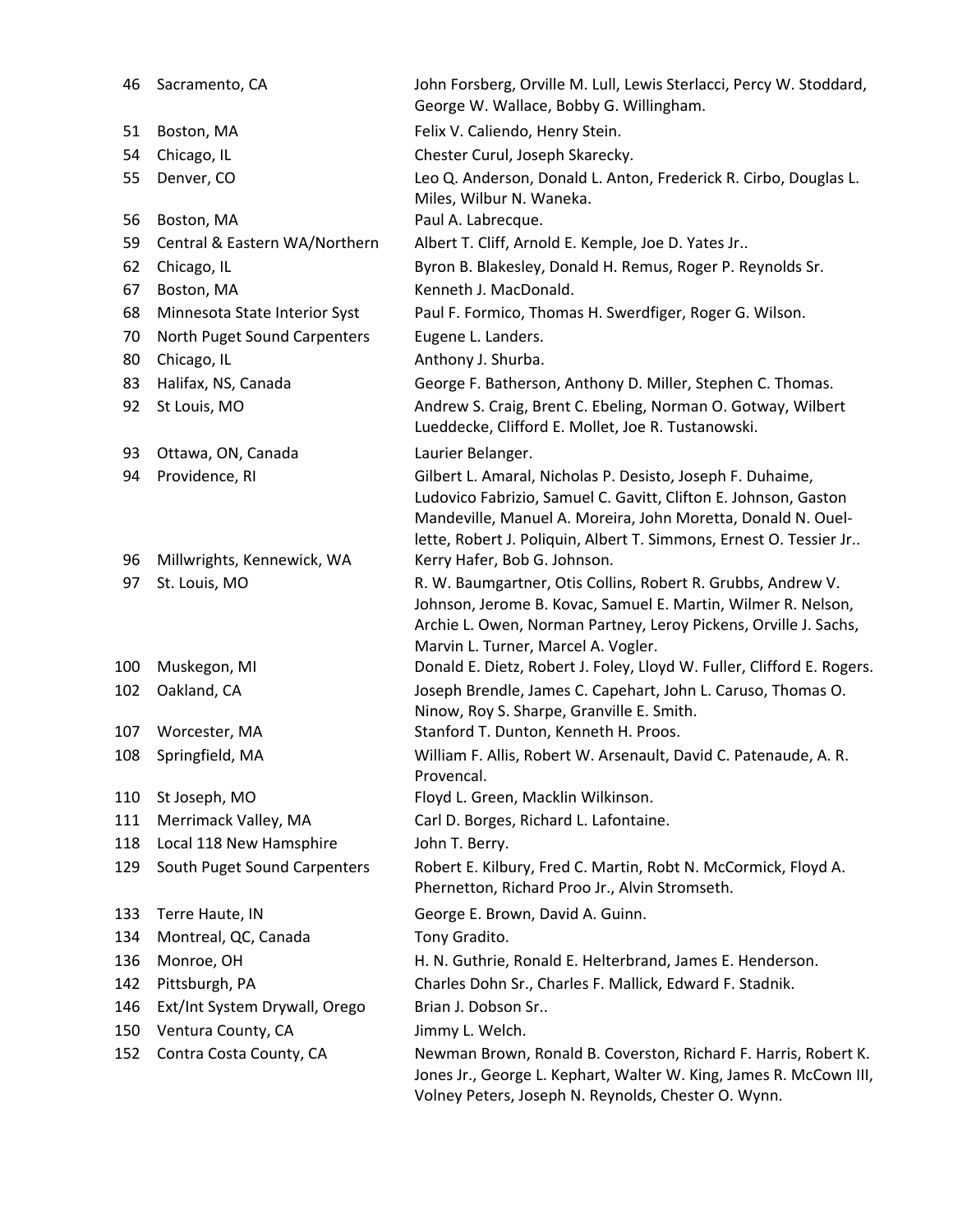| 157 | New York, NY                         | Walter J. Andrews, Thomas Burke, Patrick J. Castle, Patrick<br>Convery, Raymond J. Finerty, Louis M. Fiore, Michael P. Galvin,<br>Gene P. Garrity, Jose T. Goncalves, Morris Hollis, Brian P. Leddy,<br>Michael L. Marino, Bernard Pierce, Sinisa Tasovac, John V. Tully,<br>Wilmos Varga, Ratko Vlasich. |
|-----|--------------------------------------|-----------------------------------------------------------------------------------------------------------------------------------------------------------------------------------------------------------------------------------------------------------------------------------------------------------|
| 161 | Kenosha, WI                          | Donald G. Jacobson, Raymond J. Sironen, Matthew Triggiano.                                                                                                                                                                                                                                                |
| 165 | Pittsburgh, PA                       | Bryan P. George.                                                                                                                                                                                                                                                                                          |
| 166 | Rock Island, IL                      | Sherman R. Ganahl.                                                                                                                                                                                                                                                                                        |
| 171 | Youngstown, OH                       | Loyd E. Galey, John T. Marker, Bruce E. Mays, Richard M. Noble,<br>Karl L. Schweikert.                                                                                                                                                                                                                    |
| 174 | Joliet, IL                           | Frank E. Budzinski, John P. Cline, Walter E. Hentsch, Geo F.<br>Nussbaum.                                                                                                                                                                                                                                 |
| 175 | LU 175 Louisville, KY                | Jerry W. Dowell, Paul E. Steele, Carroll T. Todd.                                                                                                                                                                                                                                                         |
| 180 | Vallejo, CA                          | Johnnie E. Driskill.                                                                                                                                                                                                                                                                                      |
| 181 | Chicago, IL                          | John Dittrich, David F. Gorcyca, Steve Pekarik, Gerald K. Richel,<br>Alexius Tapia.                                                                                                                                                                                                                       |
| 184 | Salt Lake City, UT                   | Aukusitino Kelemete.                                                                                                                                                                                                                                                                                      |
| 195 | Peru, IL                             | Timothy E. Chaney, Robert F. Rowland.                                                                                                                                                                                                                                                                     |
| 196 | Piledrivers, Fife, WA                | Michael W. Brown, Vincent N. Rainier, Earl L. Wilder.                                                                                                                                                                                                                                                     |
| 200 | Columbus, OH                         | Dallas Bloomfield, Jerry R. Collins, Jessie J. Little.                                                                                                                                                                                                                                                    |
| 202 | Traverse City, MI                    | F. S. Bartholomew, Joseph P. Clerc Jr., Roger R. Hansen, Mervin L.<br>Norton, Alan C. West.                                                                                                                                                                                                               |
| 209 | San Fernando Valley, CA              | Fred E. Hofer, James E. Learnihan, John E. Nelson Jr., John Waker<br>Jr                                                                                                                                                                                                                                   |
| 210 | Stamford, CT                         | Arthur W. Aldred, Frank J. Bacsik, Alphe Berube, Roy L. Dalman,<br>Fred Felisimo, Paul M. Hvizdak, Lester Klimaszewski, Anthony<br>Loffredo, William J. Lukaniec, Robert Marus, Phillip J.<br>Nonenmacher, Arnaldo Pensiero, William A. Sebestyen, Joseph<br>Tatroe Sr                                    |
| 211 | Pittsburgh, PA                       | James G. Wenger Sr                                                                                                                                                                                                                                                                                        |
| 214 | Lebanon, PA                          | Nicholas S. Batula, Jos V. Checchi, John T. Chesonis, Charles L.<br>Hann, Forrest E. Helder, Charles S. Kitchen, James S. Lenig, Francis<br>L. Myers, Charles D. Ritchie, Cory Stuckey.                                                                                                                   |
| 217 | San Mateo County, CA                 | Mark L. Bishop, Karl H. Erwig, Warren A. Kruger, Vitalio N. Merida,<br>Julian A. Ortiz, Laszlo J. Rohrwild.                                                                                                                                                                                               |
| 225 | Atlanta, GA                          | Johnnie C. Carmichael Jr., Daniel J. Catanzaro, Clete A. Shropshire.                                                                                                                                                                                                                                      |
| 230 | Pittsburgh, PA                       | Edw Buchsbaum, Leonard J. Pisarek, Martin F. Vickless.                                                                                                                                                                                                                                                    |
| 237 | Peoria, IL                           | Walt G. Dooley, Raleigh S. Francois, Don L. Johnson, Donald E.<br>Wilson.                                                                                                                                                                                                                                 |
| 243 | Champaign, IL                        | Theodore L. Frank, Frank Froeschl III, Harold A. Hough, Robert K.<br>Lewis, Elmer G. Melchi.                                                                                                                                                                                                              |
| 250 | Waukegan, IL                         | Everett Johnson, Ernst Land Sr., Michael E. Lee, Christopher A.<br>Liska, Thomas L. Oeffling, Ronald F. Oldenburg, Donald V. Robin-<br>son, Matthew D. Sbalchiero, Donald H. Winters, George R.<br>Winton.                                                                                                |
| 251 | <b>Resilient Floor Coverers LU 2</b> | John L. Duca, Charles R. Frazier, William Fredericks, Eugene H.<br>Holtz, James Kelly, Robert J. Olson Sr                                                                                                                                                                                                 |
| 252 | Cabinet LU 252 Edison, NJ            | Jose Alevante, Robert H. Carter, Dave W. Walters.                                                                                                                                                                                                                                                         |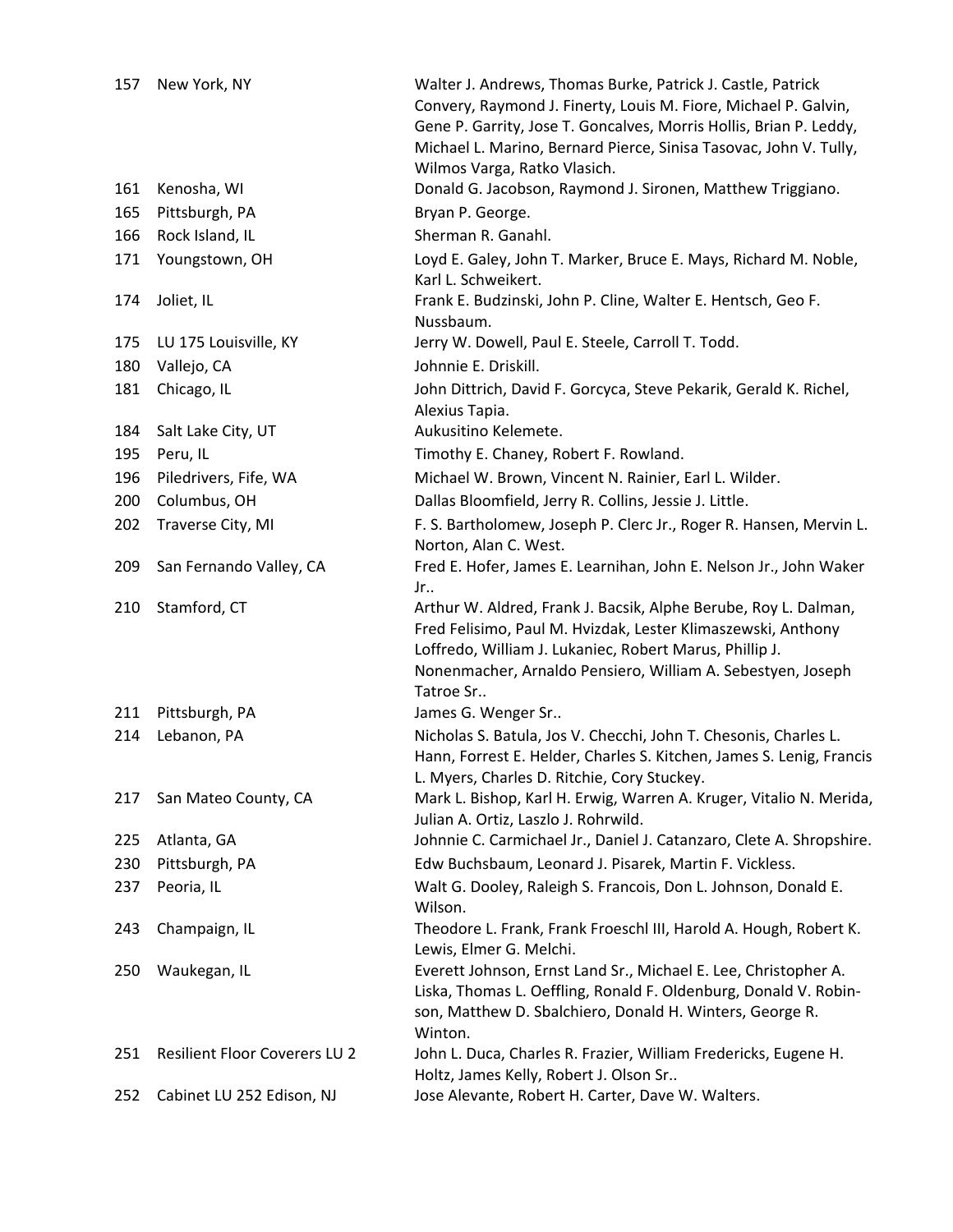| 253 | Edison, NJ                    | Frank H. Bookholt, Joseph F. DeSiervo, Joseph J. Fiornascente,<br>John C. Kessler, Frank Oller, Aldo E. Osellame, Anthony E.<br>Pedicine, Raymond S. Press, Michael R. Russo, Edward R. Stark Jr.,<br>Arne J. Stellmann, Frank E. Walter.                                                                                                                                                                                                             |
|-----|-------------------------------|-------------------------------------------------------------------------------------------------------------------------------------------------------------------------------------------------------------------------------------------------------------------------------------------------------------------------------------------------------------------------------------------------------------------------------------------------------|
| 254 | Edison, NJ                    | Robert C. Andersen, Thomas K. Butfiloski, Kevin M. Corveleyn,<br>Norman E. Jensen, George Kavoleff.                                                                                                                                                                                                                                                                                                                                                   |
| 255 | Carpenters Local Union No. 25 | Dominick L. Albano, Jeffrey C. Briggs, Terry D. MacDonald,<br>Thomas J. Nill, Chester Price, Edgar E. Scott, Jesse J. Smith, Ronald<br>E. Viel.                                                                                                                                                                                                                                                                                                       |
| 256 | Savannah, GA                  | Richard L. Clark, David M. Nesbitt.                                                                                                                                                                                                                                                                                                                                                                                                                   |
| 264 | Milwaukee, WI                 | Joseph J. Delimat, Hans W. Frigo, James D. Plutul, George S.<br>Ptacek, John J. Wolf.                                                                                                                                                                                                                                                                                                                                                                 |
| 270 | Springfield, IL               | James R. Foster, Bruce L. Schmidt, L. K. Stubblefield.                                                                                                                                                                                                                                                                                                                                                                                                |
| 271 | Eugene, OR                    | Raymond D. Patitz.                                                                                                                                                                                                                                                                                                                                                                                                                                    |
| 275 | Newton, MA                    | Jean N. Lacasse, Eugene C. Roberts.                                                                                                                                                                                                                                                                                                                                                                                                                   |
| 276 | Batavia, NY                   | Norbert R. Adolf, Christopher Catalano, Francis J. Cervellera,<br>Kenneth L. Chamberlain, Thomas Demunda, Thomas E.<br>Densmore, Joseph A. Desanto, Edwin P. Dunn, Frank Fazzolari,<br>Frank P. Forgione, George Hromjak, Dennis H. James, David C.<br>Kemp, Clifford J. Klein, Norman S. Kramer, Joseph Labuda, Richard<br>J. Majkszak, Joseph Onesi, William K. Rice, William Ricketts, Frank<br>A. Sciabarrasi, Ronald Spaeth, Jeffrey G. Tarrant. |
| 277 | Binghamton, NY                | Stanley E. Baldigo, Walter W. Brodock, Gary E. Brown, Edward C.<br>Gorman, John P. Hannas, Leon C. Ilnitzki, Robert P. Mancuso,<br>Donald Phillips, Donald E. Pittsley, Jeffrey M. Schenk, John H.<br>Sheedy, Donald J. Siedsma Jr., Carter Stonecipher, Kenneth P.<br>Young.                                                                                                                                                                         |
| 279 | Hopewell Junction, NY         | Stanley A. Carpenter, Donald J. Creighton, Ronald A. Croci,<br>Charles Delo, Francis Finnerty, Edward Fitzpatrick, Sylvan V.<br>Fraser, Ronald A. Garbarini, Anton J. Heinlein, Fred M. Marchione,<br>James A. Mutinsky, Richard Pereira, Volkert J. Peters, Antonio J.<br>Rodrigues, George S. Sawler, John W. Schrempp Jr., Edward Sco-<br>ca, Frank Slesinski, Arthur C. Terwilliger, Daniel J. Vellucci, Haakon<br>Worum.                         |
| 283 | Augusta, GA                   | John D. Lowe.                                                                                                                                                                                                                                                                                                                                                                                                                                         |
| 285 | Akron, OH                     | Robert C. Jagger, Jerry E. Landacker, Sebastian Morra, William J.<br>Reynolds, Harry S. Smith, Leroy Somerville.                                                                                                                                                                                                                                                                                                                                      |
| 290 | Hauppauge, NY                 | Fred W. Aumuller, Stephen A. Depierro, Harvey L. Diehl, William<br>O. Donovan, Kenneth Eads, Leif R. Hamel, A. Kalinowski Jr.,<br>Robert McConville, Roger J. Morris, Robert H. Packard, Enrico J.<br>Paltrinieri, Kevin E. Peterson, Joseph Reda, Robert Rennie,<br>Raymond C. Sochacki, Jesse S. Stauder, Alphonse Villecco, John<br>Wasiewski.                                                                                                     |
| 291 | Albany, NY                    | Richard E. Brayman, Ralph D'Alessio Jr., Ambrose J. Kipp, James B.<br>Martin, Leo Meichtry, Robert J. Moore Sr., William Mullaney,<br>Erling Stiansen, Herald C. Vaughn.                                                                                                                                                                                                                                                                              |
| 301 | LU 301 Indianapolis, IN       | Frank W. Cox, Thomas F. Dobson, Robert D. Johnson, Michael E.<br>Leslie, William Malcolm, Robert J. McCormick, Jesse Padgett Jr.                                                                                                                                                                                                                                                                                                                      |
| 302 | Huntington, WV                | Donald G. Dillon.                                                                                                                                                                                                                                                                                                                                                                                                                                     |
| 308 | Cedar Rapids, IA              | John P. Crilley, James R. Myers.                                                                                                                                                                                                                                                                                                                                                                                                                      |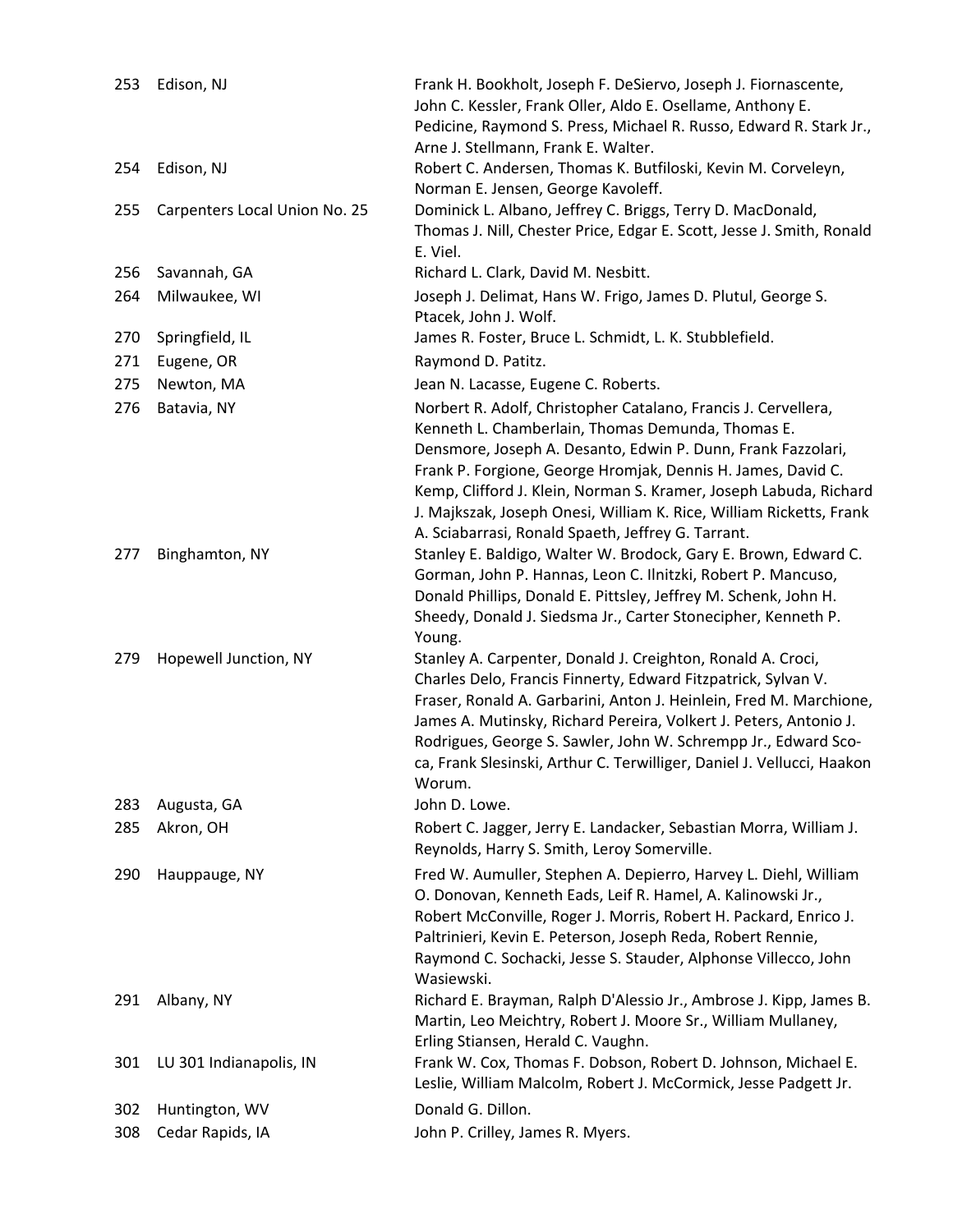| 310 | Wausau, WI                    | Wallace T. Bushar, Kurt C. Hackbarth.                                                                                                                                                                                                                                                                           |
|-----|-------------------------------|-----------------------------------------------------------------------------------------------------------------------------------------------------------------------------------------------------------------------------------------------------------------------------------------------------------------|
| 312 | Greensboro, NC                | John Lepaoja.                                                                                                                                                                                                                                                                                                   |
| 314 | Madison, WI                   | Jon M. Austin, Harley D. Frazer, Russell H. Kruse, Richard J.<br>Nelson, Leon R. Petzke.                                                                                                                                                                                                                        |
| 315 | Kansas City, MO               | Ralph D. Anderson, Ronald W. Barker, Tony L. Borsella, Reid C.<br>Brown, Randall C. Collins, Jim G. Dannels, Frank J. Diecidue,<br>Gerald Foreman, Charles O. Glover, George D. Hayes, Kenneth D.<br>Hurshman.                                                                                                  |
| 322 | Local 322 - St. Paul, MN      | Clarence A. Bjorkstrand, Thomas G. Deschamps, William W. Fox,<br>Joe W. Gieselman, Loren D. Glaus, Jerome F. Gmach, Jay M.<br>Hetrick, Fred C. Kruger, Murray A. McGilp, William K. Omara, Carl<br>A. Peterson, Conway G. Reese, Leo Scheffler, Gordon D.<br>Shepardson, William F. Stenger, Joseph H. Swanson. |
| 344 | Waukesha, WI                  | Martin Bittner, Werner H. Franz, Ray H. Meidenbauer, Roy A.<br>Scheffner.                                                                                                                                                                                                                                       |
| 351 | Toledo, OH                    | Leland G. Boyers, David L. Eberflus JR., Kevin M. Kimber, Jay W.<br>Morris, Thomas N. Skeels, Dustin T. Timberman.                                                                                                                                                                                              |
| 356 | Marietta, OH                  | Ray D. Cordray.                                                                                                                                                                                                                                                                                                 |
| 357 | Draffenville, KY              | Dzra D. Johnson.                                                                                                                                                                                                                                                                                                |
| 363 | Elgin, IL                     | Richard F. Enstrom, Earl E. McMillan, Ora W. Schick.                                                                                                                                                                                                                                                            |
| 373 | Interior Systems Northeast, O | David Handlovic, Ted Terlesky.                                                                                                                                                                                                                                                                                  |
| 380 | Prov Of Quebec, Canada        | Henri Gobeil.                                                                                                                                                                                                                                                                                                   |
| 397 | Whitby, ON, Canada            | Peter Deenen.                                                                                                                                                                                                                                                                                                   |
| 405 | Santa Clara County, CA        | Kenneth R. Conn, Chas Flaxbeard, Billy M. Hodgins, Egbert<br>Lageveen, James D. Land, Jerome B. Lange, Daniel B. Matranga,<br>Osvaldo Morales, Edward A. Nigrelli Sr                                                                                                                                            |
| 407 | Local 407 Albuquerque, NM     | Brett E. Thomas, Gilbert E. Vigil, Kenneth L. Williams.                                                                                                                                                                                                                                                         |
| 409 | Westside, CA                  | Courie D. Alexander, Guadalupe Banda, Vergil J. Boyle, John E.<br>Murphy, Darold H. Slaamod.                                                                                                                                                                                                                    |
| 413 | South Bend, IN                | William J. Sheldon.                                                                                                                                                                                                                                                                                             |
| 427 | Carpenters Local Union 427 Om | Larry Prucha.                                                                                                                                                                                                                                                                                                   |
| 434 | Chicago, IL                   | Dwight E. Bendel, Paul Bochmann, Christopher A. Cash, Erwin E.<br>Seferovic.                                                                                                                                                                                                                                    |
| 435 | Cleveland, OH                 | Jeffery M. Adams, Daniel E. Beal, Martin M. Bellar, Matthew<br>Greicius, William Korosi, Walter Petlowany, Daniel M. Rosenfeld,<br>Vince Saluppo, M. D. Shamakian, Ernest M. Strumbly, John A.<br>Sutkowski.                                                                                                    |
| 472 | Ashland, KY                   | David L. King.                                                                                                                                                                                                                                                                                                  |
| 491 | <b>Baltimore</b>              | Bonita L. Ginn, George W. Johnson, B. B. Wojtowycz.                                                                                                                                                                                                                                                             |
| 494 | Windsor, ON, Canada           | Edward T. Bentley, Willy Koeser.                                                                                                                                                                                                                                                                                |
| 505 | Santa Cruz County, CA         | William V. Pinkham.                                                                                                                                                                                                                                                                                             |
| 510 | Berthoud, CO                  | Van C. Albrecht.                                                                                                                                                                                                                                                                                                |
| 515 | Colorado Springs, CO          | Robert J. Hendrix.                                                                                                                                                                                                                                                                                              |
| 525 | Battle Creek/Kalamazoo, Bento | Allen R. Brink, Lewis E. Clark, Gerald B. Verbanac.                                                                                                                                                                                                                                                             |
| 527 | Nanaimo, BC, Canada           | Andrew B. Bonte Gelok.                                                                                                                                                                                                                                                                                          |
| 535 | Norwood, MA                   | Nickolas Rasetta, Steven J. Soule.                                                                                                                                                                                                                                                                              |
| 547 | San Diego, CA                 | Edgardo Cordova, George Flores, Conner B. Kepple, Robert E.<br>Lambert, Manuel Souza.                                                                                                                                                                                                                           |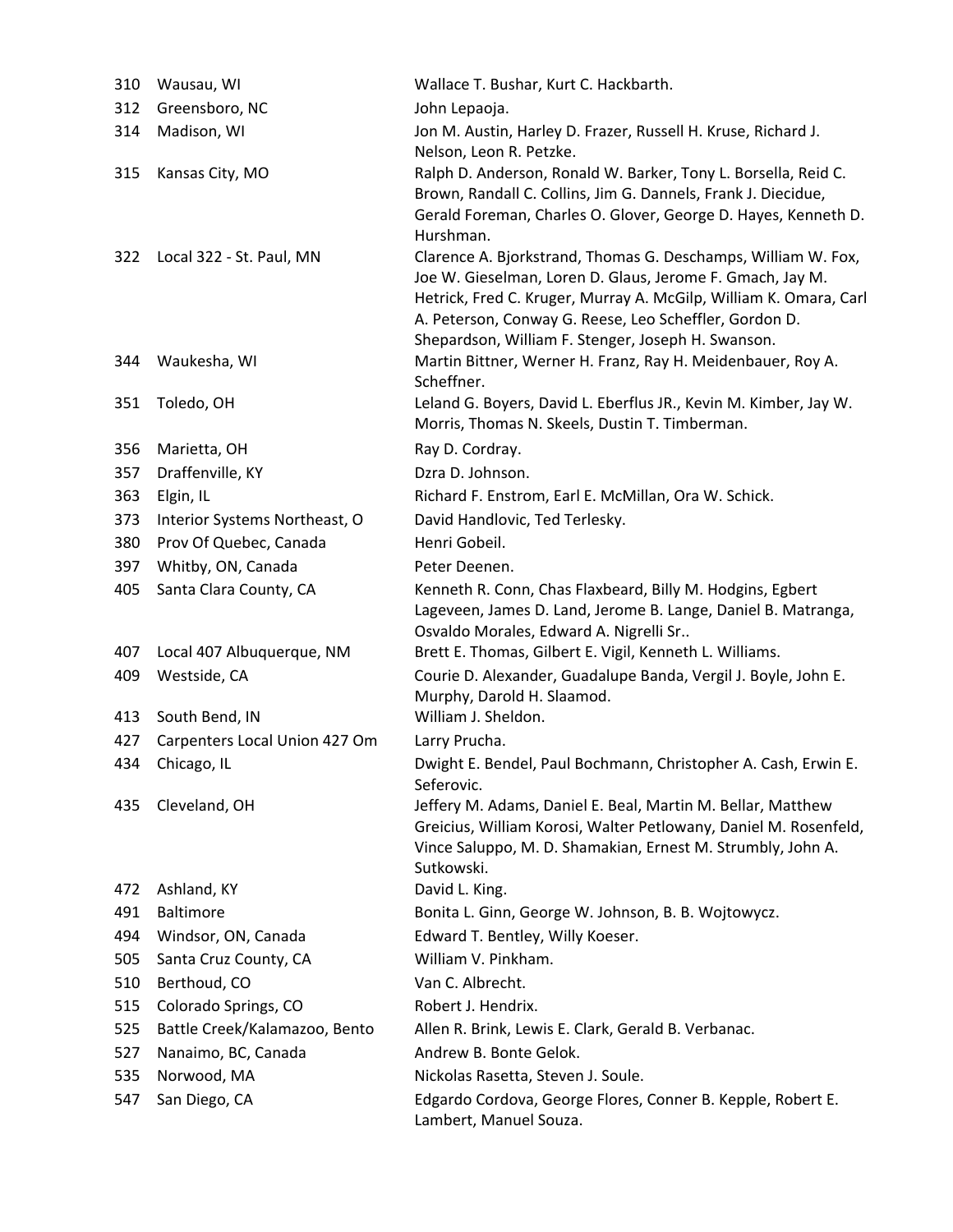| 548 | Minneapolis-St. Paul, MN      | Michael C. Boosalis, Dallas A. Hennen.                                                                                                                                                                                                                                                                                                               |
|-----|-------------------------------|------------------------------------------------------------------------------------------------------------------------------------------------------------------------------------------------------------------------------------------------------------------------------------------------------------------------------------------------------|
| 558 | Elmhurst, IL                  | Carl Bilderback, Terry C. Kozlowski, Leroy A. Levan, Fred M.<br>Rogers Jr., Daniel M. Sedlak.                                                                                                                                                                                                                                                        |
| 578 | Chicago, IL                   | James Stoynoff.                                                                                                                                                                                                                                                                                                                                      |
| 579 | St John'S, NL, Canada         | Kevin J. George, Edward D. Power, Gary G. Rumsey.                                                                                                                                                                                                                                                                                                    |
| 587 | Pierre, SD                    | Vernon E. Geiger.                                                                                                                                                                                                                                                                                                                                    |
| 604 | Morgantown, WV                | Robert L. Brewer, Ward C. Moyers.                                                                                                                                                                                                                                                                                                                    |
| 605 | Monterey County, CA           | Don E. Barnes, Raymond L. Birch, Elwood E. Browe, Joe B.<br>Guidotti, Don L. Jones, Pedro A. Muna.                                                                                                                                                                                                                                                   |
| 606 | Virginia-Eveleth, MN          | Kenneth M. Hill.                                                                                                                                                                                                                                                                                                                                     |
| 624 | Brockton, MA                  | Philip O. Kalweit, David L. Simison.                                                                                                                                                                                                                                                                                                                 |
| 630 | Long Beach, CA                | Lloyd H. Dane, Carl J. Evans, Ignacio Garcia, John C. Glass, James<br>F. Gray, Fred A. Grundman, Clovis R. Justice, Raymond P. Lambert,<br>Forrest A. Lee, John V. Odle, Robert Owsley, Derek H. Redford,<br>John W. Renier, Guyton E. Robertson, Simon Ruiz, Clarence B.<br>Scott Jr., Clifford R. Shannon, Marvin M. Wilson, Robert S.<br>Wittman. |
| 636 | Mt Vernon, IL                 | Albert H. Kellerman, William H. Wynn.                                                                                                                                                                                                                                                                                                                |
| 640 | Metropolis, IL                | Joseph G. Crabb.                                                                                                                                                                                                                                                                                                                                     |
| 645 | Scranton, PA                  | Joseph W. Baluta, Peter M. Keeler, Joshua P. Keller.                                                                                                                                                                                                                                                                                                 |
| 662 | Southwestern, IL              | Alois G. Beckmann, Dennis K. Conner, Donald Daenzer, John D.<br>Hammon, Robert F. Kennedy, Bernard G. Perr, Roland G. Wolter.                                                                                                                                                                                                                        |
| 664 | Madison County, IL            | Charles F. Baer, Roy J. Hanser Jr                                                                                                                                                                                                                                                                                                                    |
| 675 | Toronto, ON, Canada           | Leonard W. Ballantyne, Carl Power, Zeljko Tandara, Werner E.<br>Van Riesen.                                                                                                                                                                                                                                                                          |
| 687 | Detroit & Metro Area, MI      | Edward Bolog, Robert Bonkowski, Lowell E. Carr, Ray Cooks,<br>Lafayette J. Garth, Thomas R. Johnson, Paul E. Jorissen, Harold A.<br>Keeler, Kenneth J. Kull, Lester R. Kurgin, Steve A. Madej, Knud H.<br>Sakstrup, Carl H. Shropshire, Paul W. StJohn.                                                                                              |
| 701 | Fresno, CA                    | Willie P. Cates, Shigeo Inahara, Jack Lloyd, David H. Miller Sr                                                                                                                                                                                                                                                                                      |
| 706 | Saginaw/Flint, MI             | Roger L. Farkas, Otis Hollingshead, Lowell J. Pretzer, Eugene R.<br>Sutter, Anthony D. Wrate.                                                                                                                                                                                                                                                        |
| 713 | Alameda County, CA            | Lowell B. Asbe, Gregory L. Benavidez, Thomas J. Chatfield, Eugene<br>Cockerham Sr., Lavern C. Dunham, Willie Gadson, Lewis R. Glass,<br>Travis C. Lamar, Michael J. Pitner, Leonard Sanders, Ralph W.<br>Smith Jr., John E. Suronen, James J. Usey, Chris Vossekuil, Charles<br>T. Weitz, Frank Ziemer.                                              |
| 716 | Millwright Local 716 St Louis | George E. Bach Jr., James F. Butler, Ronald E. Grommet, Paul G.<br>Hale, Ray E. Smith.                                                                                                                                                                                                                                                               |
| 721 | Los Angeles, CA               | Ramiro Beas, David Castillo, Marcos Hernandez, Alberto J. Meza,<br>Brandon Rodriguez.                                                                                                                                                                                                                                                                |
| 731 | Sheboygan, WI                 | Irvin G. Cleland.                                                                                                                                                                                                                                                                                                                                    |
| 735 | Mansfield, OH                 | Mack L. Watts.                                                                                                                                                                                                                                                                                                                                       |
| 740 | New York, NY                  | Werner Gossmann.                                                                                                                                                                                                                                                                                                                                     |
| 745 | Honolulu, HI                  | Morihide Asato, Primo B. Baldonado, Jorge A. Bonilla, Robert H.<br>Fujinaga, Anke Ishikawa, David A. Kaahanui, Satoshi Kaneshiro,<br>Albert J. Nakamoto, Edward W. Niemi, Shunji Tanaka, Hung K.<br>Tom, Wallace M. Tomitagawa, Itsuo Yamaguchi, Sadao<br>Yamamoto.                                                                                  |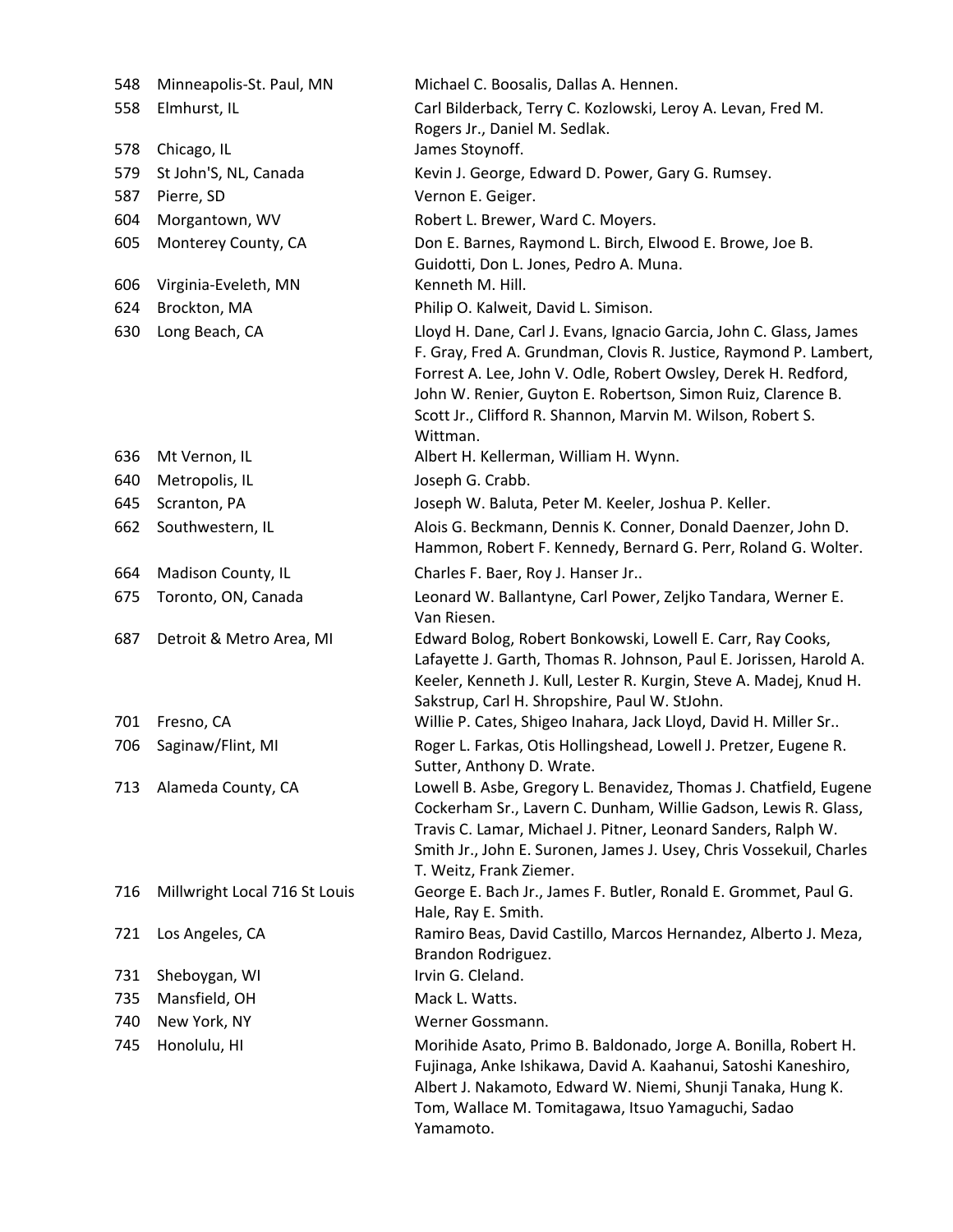| 751  | Santa Rosa, CA                | Eugene C. Aber, Charles E. Blackney, Albert F. Davis, L. P.<br>Galarneaux, James Gandola, Michael I. Kamenski, Robert L. Olsen,<br>Thomas R. Post, Melwood E. Richie Jr., Roy H. Rylander, Victor F. |
|------|-------------------------------|------------------------------------------------------------------------------------------------------------------------------------------------------------------------------------------------------|
|      |                               | Vancleave.                                                                                                                                                                                           |
| 759  | Westmoreland County, PA       | Herbert C. Bard, Vincent J. Brahosky, Edward R. Fugunt, Richard<br>D. Govora Sr., Joseph Remaley.                                                                                                    |
| 777  | Harrisonville, MO             | Rex Brown.                                                                                                                                                                                           |
| 792  | Rockford, IL                  | Axel V. Nielsen.                                                                                                                                                                                     |
| 803  | Orange, CA                    | Ora E. Beach, Herbert C. Goepel, Jim P. Mezzano, Kenneth Rice,                                                                                                                                       |
|      |                               | George Siliznoff.                                                                                                                                                                                    |
| 804  | Wisconsin Rapids, WI          | Joseph M. Schultz.                                                                                                                                                                                   |
| 808  | Blackfoot, ID                 | Don Jorgensen, Earl W. Perales, Bryce R. Taylor.                                                                                                                                                     |
| 839  | Des Plaines, IL               | Nicholas Dahm, Glen F. Fessler, Leland J. Leikam, Daniel J.<br>Lessner, Brad E. McCartney, B. V. Montemayor, John M. Moskal,<br>James R. Nicoletti, Curtis E. Roe, Joseph L. Wade.                   |
| 916  | Aurora, IL                    | John W. Manietta, Charles P. McLaughlin.                                                                                                                                                             |
| 922  | Harmony, PA                   | Terry W. Wilfong.                                                                                                                                                                                    |
| 926  | Brooklyn, NY                  | Leonard Blattman, Michael Desimone, S. J. McFadden.                                                                                                                                                  |
| 930  | St Cloud, MN                  | Alan C. Medeck.                                                                                                                                                                                      |
| 944  | San Bernardino, CA            | David W. Meyer, Jeffrey W. Poutre.                                                                                                                                                                   |
| 945  | Jefferson City, MO            | Murl E. French, Palmer H. Goldammer, William J. Voss Sr.                                                                                                                                             |
| 947  | Ridgway Pennsylvania, PA      | Valerian Sicheri.                                                                                                                                                                                    |
| 950  | Tyrone, PA                    | Ronald P. Ickes.                                                                                                                                                                                     |
| 955  | Appleton, WI                  | Archabald Hoffman, Bernard Paulson.                                                                                                                                                                  |
| 971  | Reno, NV                      | James M. Freeman, Kevin T. Parker, Rocky Woods.                                                                                                                                                      |
| 978  | Springfield, MO               | William C. Austin, Ross T. Hale, Fred R. Herd, James R. Payne,<br>Clyde J. Sharp, Alvin R. Waldron, Verlin E. Wright.                                                                                |
| 1004 | Jackson/Lansing, MI           | Claude J. Hufnagel, Bruce A. Morey, Ricci J. Pierce, Neil C.<br>Trumble, Percy D. Walters.                                                                                                           |
| 1009 | St John'S, NL, Canada         | Robert Sansome.                                                                                                                                                                                      |
| 1016 | Muncie, IN                    | Richard G. Blair, William M. Fancil.                                                                                                                                                                 |
| 1017 | Redmond, OR                   | James Q. Davis, Harold Erland.                                                                                                                                                                       |
| 1027 | Chicago, IL                   | Peter Demopoulos, George P. Kokkinis, Jonas Mezinskas, Walter<br>Pasler, Everett Schaubert Jr                                                                                                        |
| 1030 | Prov Of Ontario, ON, Canada   | Santino Berardi.                                                                                                                                                                                     |
| 1045 | Detroit, MI                   | Jimmy C. Britton, Frank A. Horner, Tony Marino, Kenneth J.                                                                                                                                           |
|      |                               | Szparaga, John J. Woodard, Vito S. Zuccaro.                                                                                                                                                          |
| 1051 | Springfield, IL               | Keith L. Sams, Robert L. Simpson.<br>Claude R. Li.                                                                                                                                                   |
| 1072 | Toronto, ON, Canada           |                                                                                                                                                                                                      |
| 1074 | Eau Claire, WI                | Gary L. Durand, Norris K. North, Vern H. Skoug, Frank M. Yule.                                                                                                                                       |
| 1076 | Millwrights Kentucky & Indian | William M. Johnston, Garman J. Porter, Elza W. Stevenson, Don-<br>ald M. Weaver.                                                                                                                     |
| 1090 | Millwright & Piledrivers Ohio | Richard D. Call, Richard C. Everett, David W. Hager II, Don L.<br>Kuszmaul, Thomas R. Patton Sr., Rex A. Strub.                                                                                      |
| 1102 | Detroit, MI                   | Walter S. Botwinski, Dan J. Griffin, Gerald D. Norris, Richard D.<br>Paulsen, Justin A. Ryan, Glenn S. Underwood, Owen L. Warren,<br>Newman Wilson.                                                  |
| 1109 | Visalia, CA                   | Richard H. Vian.                                                                                                                                                                                     |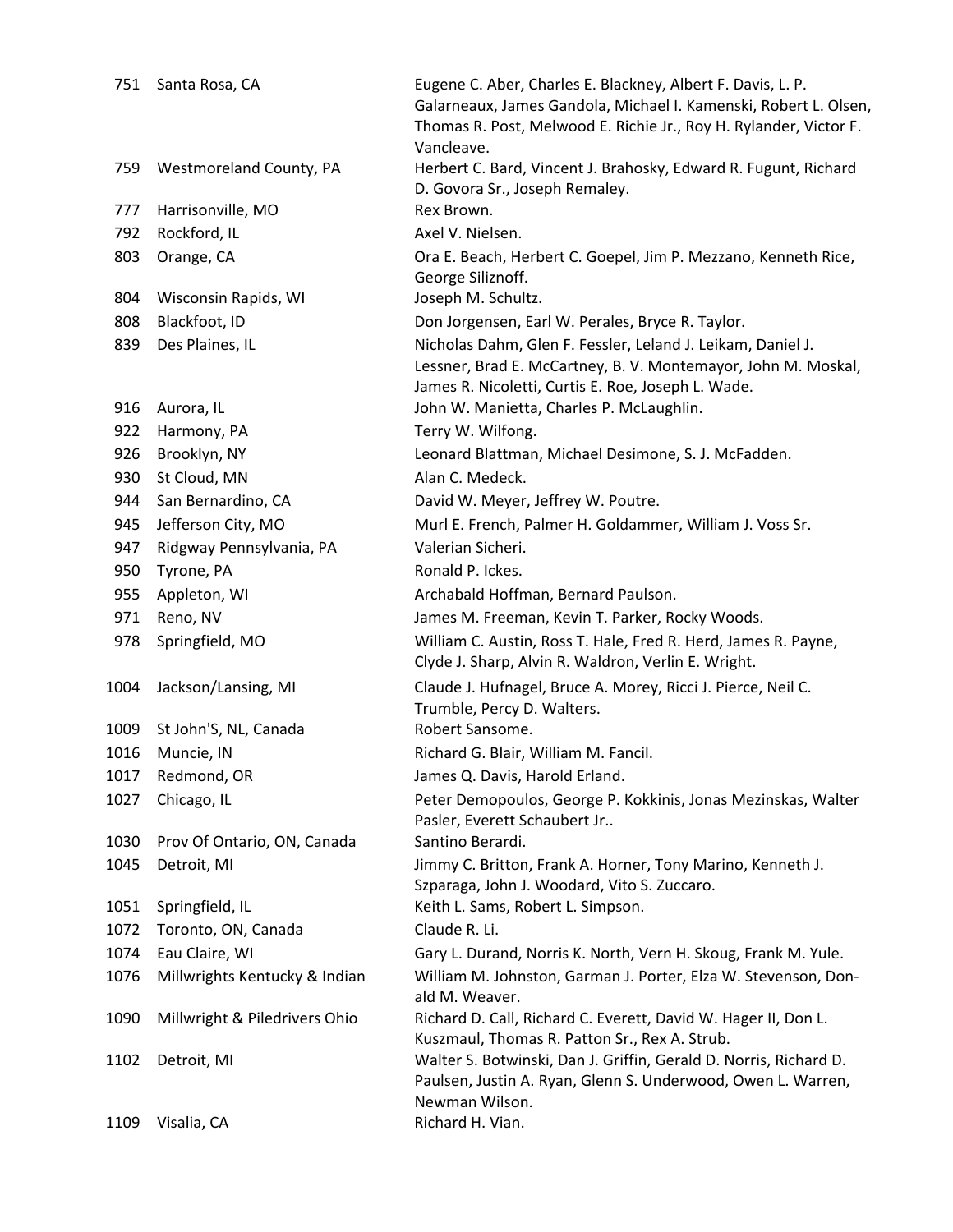| 1127 | Kansas City, MO - Interior Sys | Jack A. Tanner.                                                                                                                                             |
|------|--------------------------------|-------------------------------------------------------------------------------------------------------------------------------------------------------------|
| 1143 | Lacrosse, WI                   | John S. Eichman.                                                                                                                                            |
| 1146 | Green Bay, WI                  | Gerald R. Mullins, John J. Murphy, Robert G. Neerdaels.                                                                                                     |
| 1151 | Thunder Bay, ON, Canada        | Nicholas Burdeny, Hans Meyer.                                                                                                                               |
| 1159 | Point Pleasant, WV             | Randall R. Moore.                                                                                                                                           |
| 1178 | Halifax, NS, Canada            | Barry W. Cullen, Al Palmer.                                                                                                                                 |
| 1185 | Chicago, IL                    | Samuel P. Destefano, Brian K. Eastman, Robert L. Hager, Gary L.<br>Heizer, Daniel B. Podrazik.                                                              |
| 1207 | Charleston, WV                 | Norman M. Baber.                                                                                                                                            |
| 1243 | Fairbanks, AK                  | Artis Flanagan Jr                                                                                                                                           |
| 1244 | Windsor, ON, Canada            | Alfred Dubeau.                                                                                                                                              |
| 1245 | Las Cruces, NM                 | Weldon T. Hawk, Zyl M. Mahaffey.                                                                                                                            |
| 1260 | Iowa City, IA                  | Robert G. Venard.                                                                                                                                           |
| 1281 | Anchorage, AK                  | James M. Kerkove, Greg J. Kozak, Walter A. Luhr, James H. Van<br>Brunt.                                                                                     |
| 1310 | St Louis, MO                   | E. O. Biesemeyer, John F. Bowe, Jackie L. Manson, Robert R.<br>Wootten.                                                                                     |
| 1325 | Edmonton, AB, Canada           | Ricky T. Amero, Rodrigue Belzile, James E. Bird, Richard J.<br>Bourque, Edward Chudy, Bertrand Dugas, Patrick A. Jessome, Karl<br>H. Mader, Wayne J. Young. |
| 1386 | Prov Of New Brunswick, Canada  | Kenneth H. Allain, Cyrille Hebert, Zoel J. Richard.                                                                                                         |
| 1410 | Kingston, ON, Canada           | Maurice G. Mercier.                                                                                                                                         |
| 1425 | Sudbury, ON, Canada            | Yvon Delarosbil.                                                                                                                                            |
| 1443 | Winnipeg, MB, Canada           | Thomas H. Glassey.                                                                                                                                          |
| 1445 | Topeka, KS                     | Charles J. Goracke Jr., Robert E. Lee.                                                                                                                      |
| 1460 | Edmonton, AB, Canada           | Drew Foster.                                                                                                                                                |
| 1503 | Portland, OR                   | Kurt L. Bauer, Junior F. Collar, Robert D. Davis, Anthony C. Marks,<br>Kevin T. Stokes.                                                                     |
| 1505 | New Mexico State Interior Sys  | Luis Griego, Richard A. Narvaiz, Joel Trevizo.                                                                                                              |
| 1507 | West Jordan                    | Donald L. Petty.                                                                                                                                            |
| 1510 | Upper Peninsula, MI            | Walter K. Carlson.                                                                                                                                          |
| 1539 | Chicago, IL                    | Ernest J. Hagenow, Robert J. Lubecke, James E. Manninen, Eric R.<br>Pastick, Robert L. Roseler, Irving Zielinski.                                           |
| 1541 | Vancouver, BC, Canada          | Frank J. Sanzalone.                                                                                                                                         |
| 1553 | Culver City, CA                | Mc Kinley Blow, Arthur L. Jones Jr                                                                                                                          |
| 1556 | New York, NY                   | A. H. Christiansen, Nathaniel Kennerly, Henry Voelpel.                                                                                                      |
| 1588 | Sydney, NS, Canada             | Wallace D. Taylor.                                                                                                                                          |
| 1592 | Sarnia, ON, Canada             | Danny Marshall, Robert W. Mewhinney, Robert L. Ryan, Sr                                                                                                     |
| 1596 | St Louis, MO                   | Robert L. Boyer, Paul F. Gloeckle, John Pfau III, Sidney L. Rush,<br>William E. Stark.                                                                      |
| 1598 | Victoria, BC, Canada           | Verginio Bressan, Thomas Robinson, Douglas G. Vincent.                                                                                                      |
| 1599 | Redding, CA                    | William F. Keeran, James H. Morris.                                                                                                                         |
| 1607 | Millwright Local 1607, CA      | Paul M. Cannon, Miguel A. Hernandez, James L. Kesecker,<br>Matthew E. Lucky, Frank Pinto Jr., Ernest L. Slayton.                                            |
| 1693 | Chicago, IL                    | Matthew W. Cienkus, Steven J. Hirsch, Earl A. Paraday.                                                                                                      |
| 1770 | Cape Girardeau, MO             | Robert E. Amschler.                                                                                                                                         |
| 1780 | Las Vegas, NV                  | Ellis D. Jackson.                                                                                                                                           |
|      |                                |                                                                                                                                                             |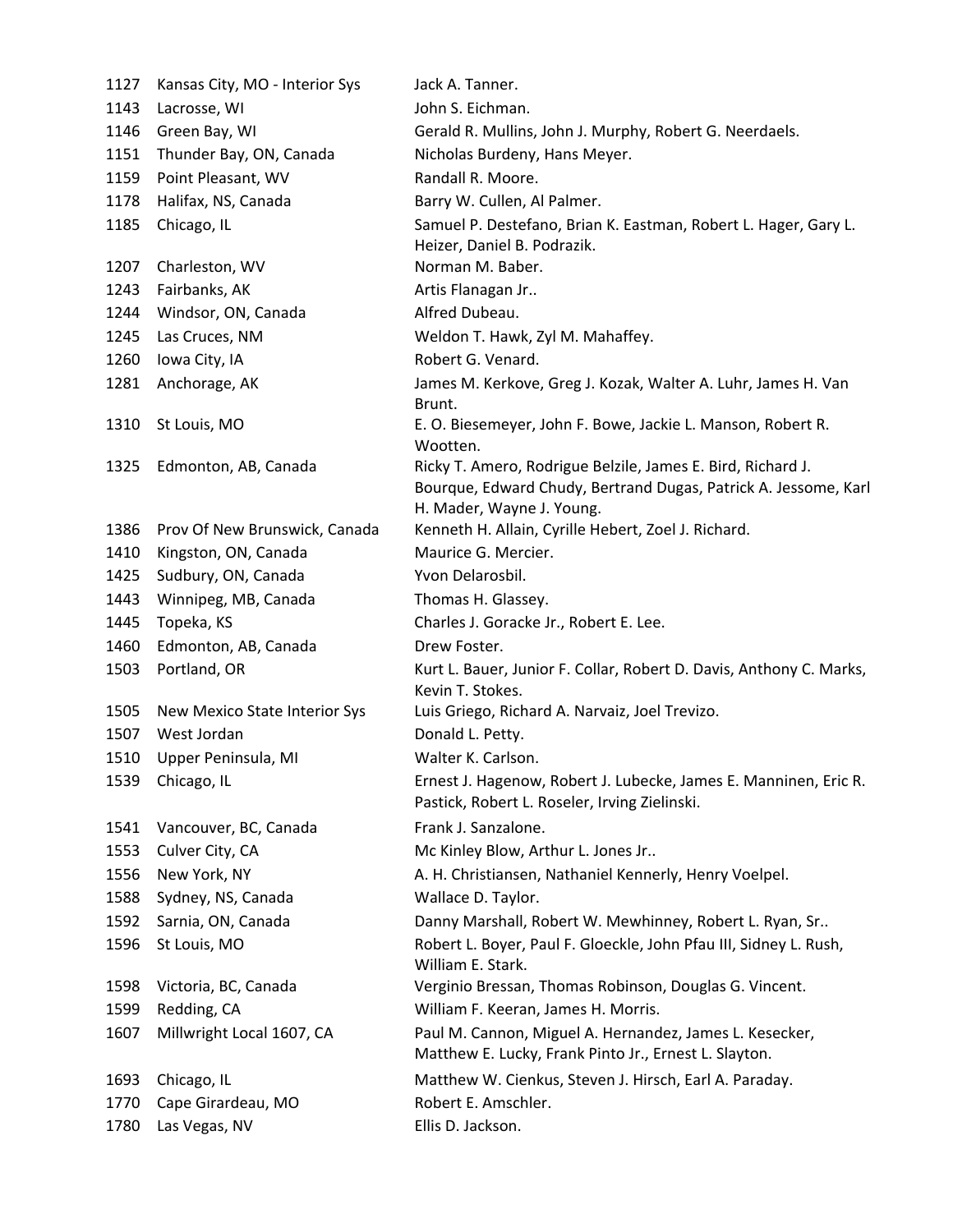| 1789 | Bijou, CA                      |
|------|--------------------------------|
| 1795 | Farmington, MO                 |
| 1800 | Arroyo Grande, CA              |
| 1839 | Washington, MO                 |
| 1847 | St Paul, MN                    |
| 1889 | Downers Grove, IL              |
| 1907 | Greater Vancouver, BC, Canada  |
| 1912 | Phoenix, AZ                    |
| 1916 | Hamilton, ON, Canada           |
| 1934 | Local 1934 - Bemidji, MN       |
| 1936 | Lewistown, PA                  |
| 1946 | London, ON, Canada             |
| 1977 | Las Vegas, NV                  |
| 1985 | Prov Of Saskatchewan, SK, Can  |
| 2010 | Calgary, AB, Canada            |
| 2030 | St Genevieve, MO               |
| 2041 | Ottawa, ON, Canada             |
| 2087 | Crystal Lake, IL               |
| 2103 | Calgary, AB, Canada            |
| 2158 | Rock Island, IL                |
| 2214 | Festus, MO                     |
| 2235 | Pittsburgh, PA                 |
| 2236 | San Francisco, CA              |
|      |                                |
| 2237 | Lebanon, PA                    |
| 2274 | Pittsburgh, PA                 |
|      |                                |
| 2283 | West Bend, WI                  |
| 2287 | New York, NY                   |
| 2309 | Toronto, ON, Canada            |
| 2337 | Milwaukee, WI                  |
| 2361 | Orange, CA                     |
| 2375 | Los Angeles, CA                |
| 2404 | Vancouver, BC, Canada          |
| 2486 | Sudbury, ON, Canada            |
| 2499 | Whitehorse, YT, Canada         |
| 2520 | Anchorage, AK                  |
| 2750 | Springfield, OR                |
| 2761 | McCleary, WA                   |
| 2790 | Shop & Industrial-New York, NY |
| 2949 | Roseburg, OR                   |
|      |                                |

Richard A. Lawson. Tim L. Basler. Ron D. Arnoldsen P.. Paul L. Bardot, Ricky D. Branson, Theodore E. Phillips. Kenneth F. Nowlan. Albert J. Augello, Gary W. Magnusson. Hans P. Burga, Xavier Thomas. Paul G. Bunting, Jos J. Julian Jr., Gale V. Myers, Robert H. Perkins. Gary V. Carleton, Charles Johnstone, Robert Lacroix. Leroy E. Kopischke. Joseph S. Wolfley. Robert M. Graham Sr.. Albert B. Avelar, Ralph F. Solorio. Che V. Bonter, Aldino Sacchetti. Mike Krysa. Glennon Grass. Gerard Duford. Leon F. Busch, William H. Susina. John Schlosser. Cornelious C. Boldt, Jerry H. Houston, Shane A. Maillie. James A. Hulsey. Joseph G. Boylan. Edward L. Blair Jr., Jack Jackson, Peter S. Pappas, Ira Preece, Jaime Rivera, Branko Sudar, Carlos Vallecillo, Donald L. Woolery. Daniel L. Ryan. Wayne A. Atherton, George H. Figard, Harry B. Hadden, David J. Housel, William E. Knapp, James E. Miller, Thomas E. Stives. Roger J. Knop, Steven F. Pongracic. George A. Kreuter, Alfred S. Mancuso. Frank Ianniello, Douglas M. McNeill, Arnold J. Short. Robert J. Statkus. Mike G. Wampole. James Alderete, Keith Stipke. David J. Crichton, Robert V. Doughty, David B. Munroe. Al L. Cooper, Emile G. Duguay, Marcel Gagnon, Esko Koskela, Mark Lemieux. Herbert A. Evens, Bryan Thibodeau. John Bruce, Joe M. Lampman. James B. Pinkard, Coy D. Walters. Grover F. Prowse. Nicola A. Diprisco, Arturo Ferri, Josip Matanic, Alfred Mueller, Vito Penoro, Kenneth Skerianz, Louis Varisco, Benito Zagaglia. Arlie L. Cook, William J. Cranford, James C. Cunningham, James B. Day, Marvin H. Devoogd, Kenneth D. Frederick, Arthur E. McGhehey, Dwayne A. Nederhood, Gerald I. Radford, Roger L. Sanders, Arnold D. Slabaugh.